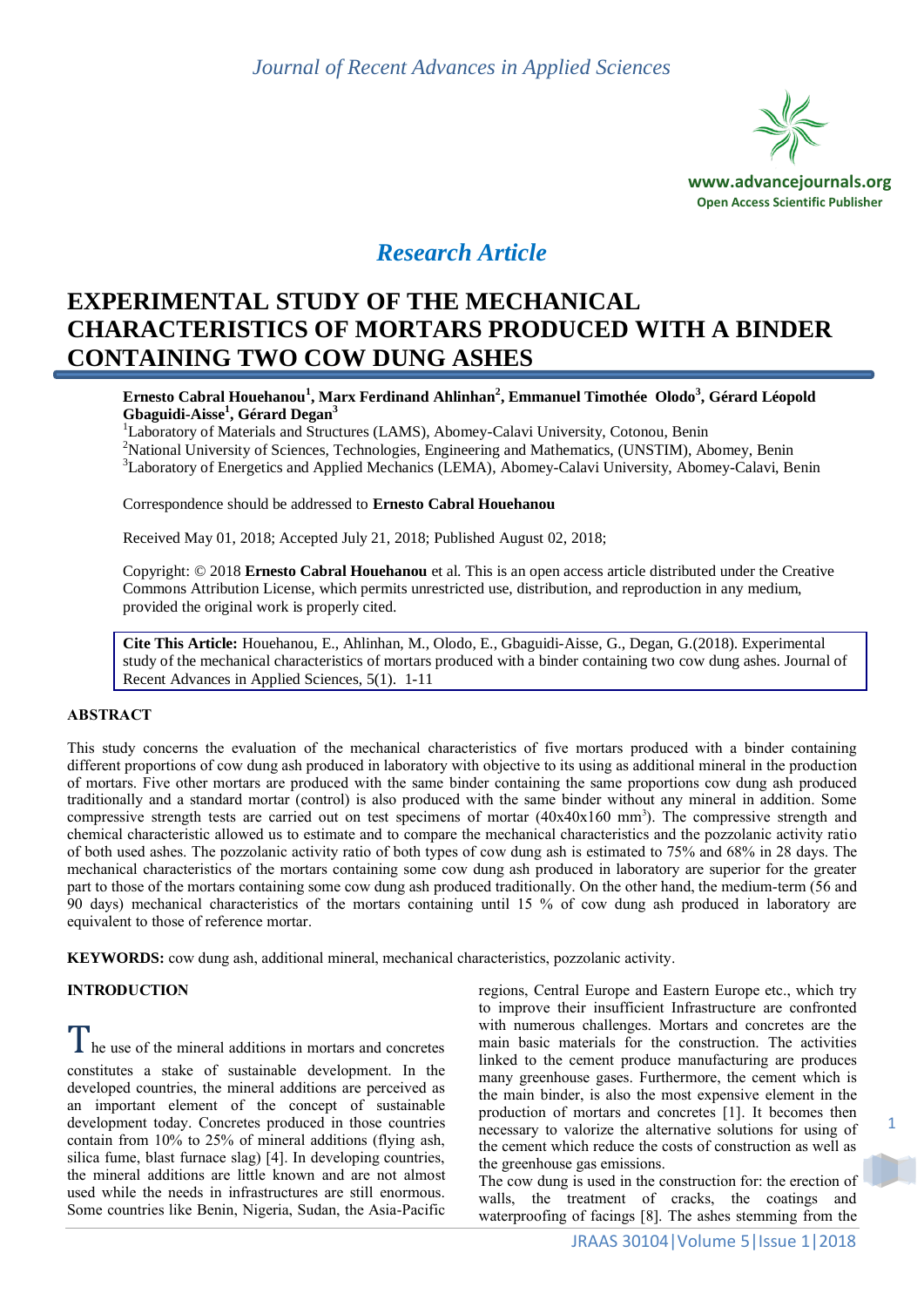incineration of the cow dung are also used as additional mineral [11, 10]. Some works have already shown the interest of the use of the cow dung in the construction, in particular in the traditional constructions when it is mixed with the bar ground [5]. Some studies although limited indicate the opportunities offered by this material [9, 10]. Most of these studies concern the mechanical and thermal characteristics of the cow dung ash. The results of these studies vary according to the nature of the cow dung and the used aggregates. Globally the studies recommend to substitute of 10 % of the mass of cement which gives satisfactory compressive strengths [11]. A new study on the pozzolanic activity and the mechanical characteristics of mortars produced with a binder containing some cow dung ash find well its relevance. The present article aims at estimating the pozzolanic activity and the compressive strengths of two cow dung ashes (ash produced in laboratory and second one produced traditionally) from mortars containing.

#### **MATERIAL AND METHODS**

#### **1. Experimental program**

The experimental program contains eleven (11) mortars. On standard mortar produced with a commercial binder (normal cement), 5 mortars produced with a binder containing respectively 5 %, 10 %, 15 %, 20 % and 25 % of cow dung ash produced in laboratory as well as 5 other mortars produced with a binder containing 5 %, 10 %, 15 %, 20 % and 25 % of ash of dung of cow produces traditionally. The compressive strengths are determined on test specimens of size  $40x40x160$  mm<sup>3</sup>. The pozzolanic activity ratios of two different types of used cow dung ash are estimated according to the ASTM-C618 standard [2].

#### **2. Materials**

#### **a. The cow dung ash**

Two (02) types of cow dung ash were used. The cow dung ash produced in laboratory, named ash A and a cow dung ash produced traditionally, named ash B. The cow dung used for the production of both types comes from the same source.

a) *Cow dung ash produced in laboratory (ash A)*

The cow dung ash produced in laboratory is obtained by incineration of the cow dung taken from an experimentation site of cattle farm of the University of Abomey Calavi (UAC). The material is taken fresh and pre-dried under sun until constant mass. It is then incinerated by temperature of 550 °C. Table 01 presents the physical properties and the chemical characteristics of the cow dung ash produced in laboratory. The values are very comparable to those obtained in the literature [9, 3].

| <b>Physical properties</b>        |                |      |                  |                          |                  |                                |       |  |  |
|-----------------------------------|----------------|------|------------------|--------------------------|------------------|--------------------------------|-------|--|--|
| <b>Tests</b>                      | <b>Results</b> |      |                  | Specifictation           |                  |                                |       |  |  |
| Specific density $(Kg/m^3)$       | 1234           |      |                  | EN 1097-7                |                  |                                |       |  |  |
| Bulk density $(Kg/m^3)$           | 683            |      |                  | $P_{94-050}$             |                  |                                |       |  |  |
| Specific surface BET $(m^2/g)$    | 362            |      |                  | $\overline{\phantom{0}}$ |                  |                                |       |  |  |
| <b>Chemical characteristics</b>   |                |      |                  |                          |                  |                                |       |  |  |
| <b>Oxides</b><br>MgO<br>$Al_2O_3$ |                |      | SiO <sub>2</sub> | $K_2O$                   | TiO <sub>2</sub> | Fe <sub>2</sub> O <sub>3</sub> | CaO   |  |  |
| Content $(\% )$                   | 0.92           | 4.56 | 66.86            | 1.23                     | 0.87             | 3.92                           | 13.99 |  |  |

**Table 01:** Physical properties and chemical composition of the ash A.

#### *b) Cow dung ash produced traditionally (ash B)*

The cow dung ash traditionally produced is also obtained by traditional incineration of the cow dung taken from the same site and underwent the same treatment (drying). The cow dung so dried was then burned and passed through the sieve. The maximal diameter of particles is 120  $\mu$ m. The produced material is in the powder form similar to the one produced in the laborator. Table 02 presents the physical properties and the chemical characteristics of the cow dung ash produced traditionally. The obtained values are also in accordance with those obtained in the literature [9, 3]. The figure 01 presents the picture of a heap of dried cow dung and a heap cow dung in process of traditional incineration.

| <b>Physical properties</b>        |      |      |                         |                          |                  |                                |       |  |  |
|-----------------------------------|------|------|-------------------------|--------------------------|------------------|--------------------------------|-------|--|--|
| <b>Tests</b>                      |      |      | <b>Obtained results</b> |                          |                  | <b>Used specifictation</b>     |       |  |  |
| Specific density $(Kg/m3)$        |      | 1118 |                         | EN 1097-7                |                  |                                |       |  |  |
| Bulk density $(Kg/m^3)$           |      | 647  |                         | P 94-050                 |                  |                                |       |  |  |
| Specific surface BET $(m^2/g)$    |      | 349  |                         | $\overline{\phantom{0}}$ |                  |                                |       |  |  |
| <b>Chemical characteristics</b>   |      |      |                         |                          |                  |                                |       |  |  |
| $Al_2O_3$<br>MgO<br><b>Oxides</b> |      |      | SiO <sub>2</sub>        | K <sub>2</sub> O         | TiO <sub>2</sub> | Fe <sub>2</sub> O <sub>3</sub> | CaO   |  |  |
| Content $(\% )$                   | 2.02 | 4.28 | 64.26                   | 2.93                     | 0.65             | 3.16                           | 14.59 |  |  |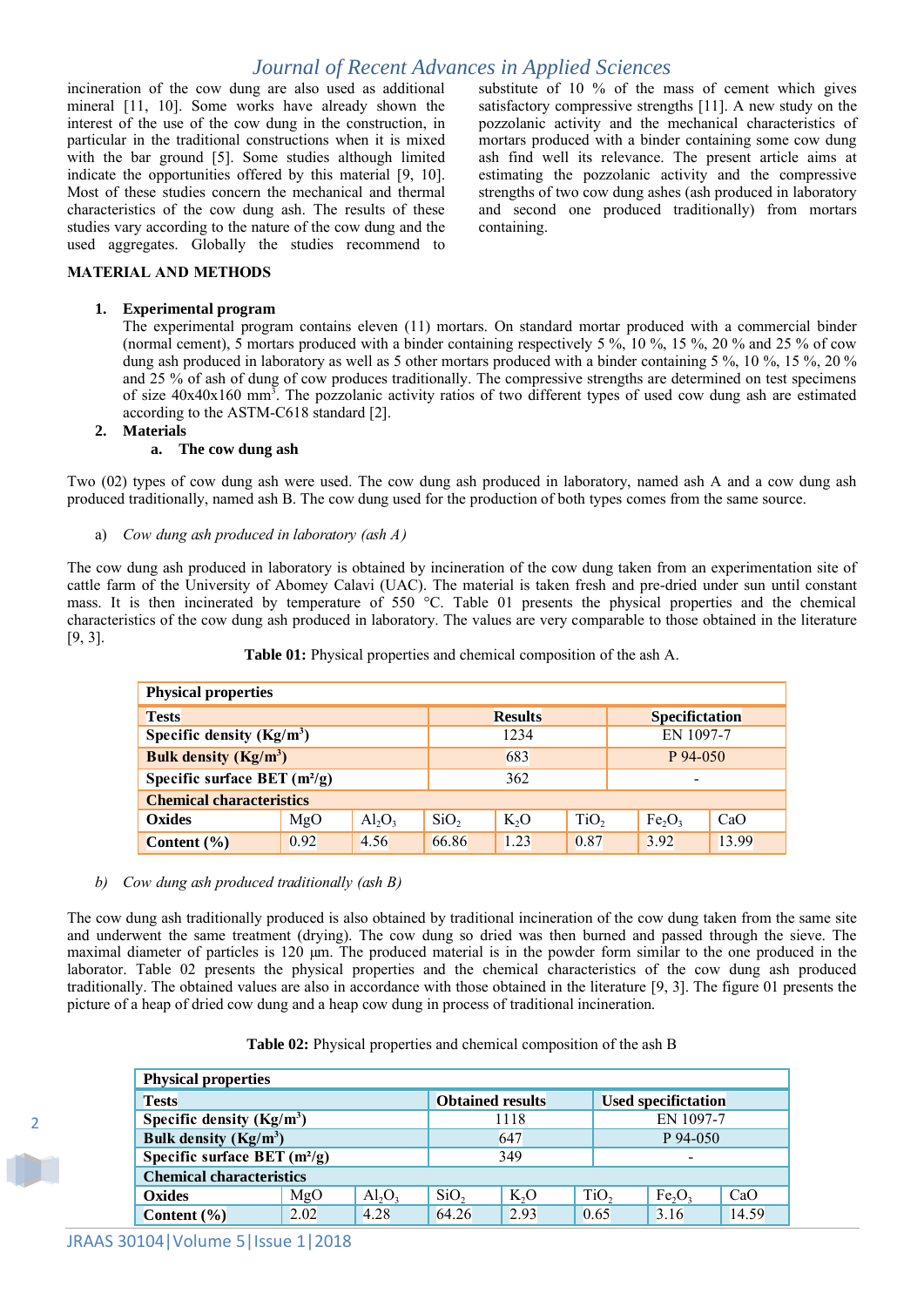**Figure 01:** Traditional incineration of the cow dung.



#### **b. Cement**

The cement used for the present study is Portland cement CEM II / A-LL 42.5 R fulfilling the new european specification. It is an initial high resistance Portland-limestone cement. According to the specification EN 197-1: 2002, it is mainly made by clinker (between 80-94 %) and of additament mixed at the rate of 6-20 %.

#### **c. Water reducing adjuvant**

The water reducing adjuvant is Sika-Fluid type used for the preparation of mortars. It is a new generation water reducing adjuvant which improves the implementation of mortars and concretes by increasing the mechanical resistance strength. This adjuvant is in compliance with the NF EN 934-2. specification. Its density is 1.15; its pH is 7.5; its ion Cl content is lower than 0.1 % and its Na<sub>2</sub>O éq content is lower than 1. The dosage variation indicated by the manufacturer is from 0.1 to 5.0 % of the binder weight or of the cement weight according to the fluidity and the sought performances.

#### **d. Sand**

All the mortars were produced with an alluvial siliceous sand having a density (SSS) of 2.67, and absorption of 0.6 %. The maximal diameter of particles is 5 mm and presents a spread grading. This is a natural sand marketed for the production of mortars and concretes. The results of the granulometric analysis are presented in the figure 02.



#### **Figure 02:** Sizing Curve of the used sand.

### **3. Procedures**

Besides the characterization test of the materials (sand, cow dung ashes), we proceeded to the determination of the density, slump and temperature on the fresh mortars. We also proceeded to compressive strength on the mortars.

### **i. Identification of the mixtures**

The standard mortar is identified M-Control. The mortars containing some cow dung ash produced in the laboratory (ash A) or some of cow dung ash produced traditionally (ash B) are identified by a code with two components. A group of three letters indicates the category of mortar ( $MC_A$  for mortars containing some ash A and  $MC_B$  for mortars containing some ash B and a number which indicates the substitution content.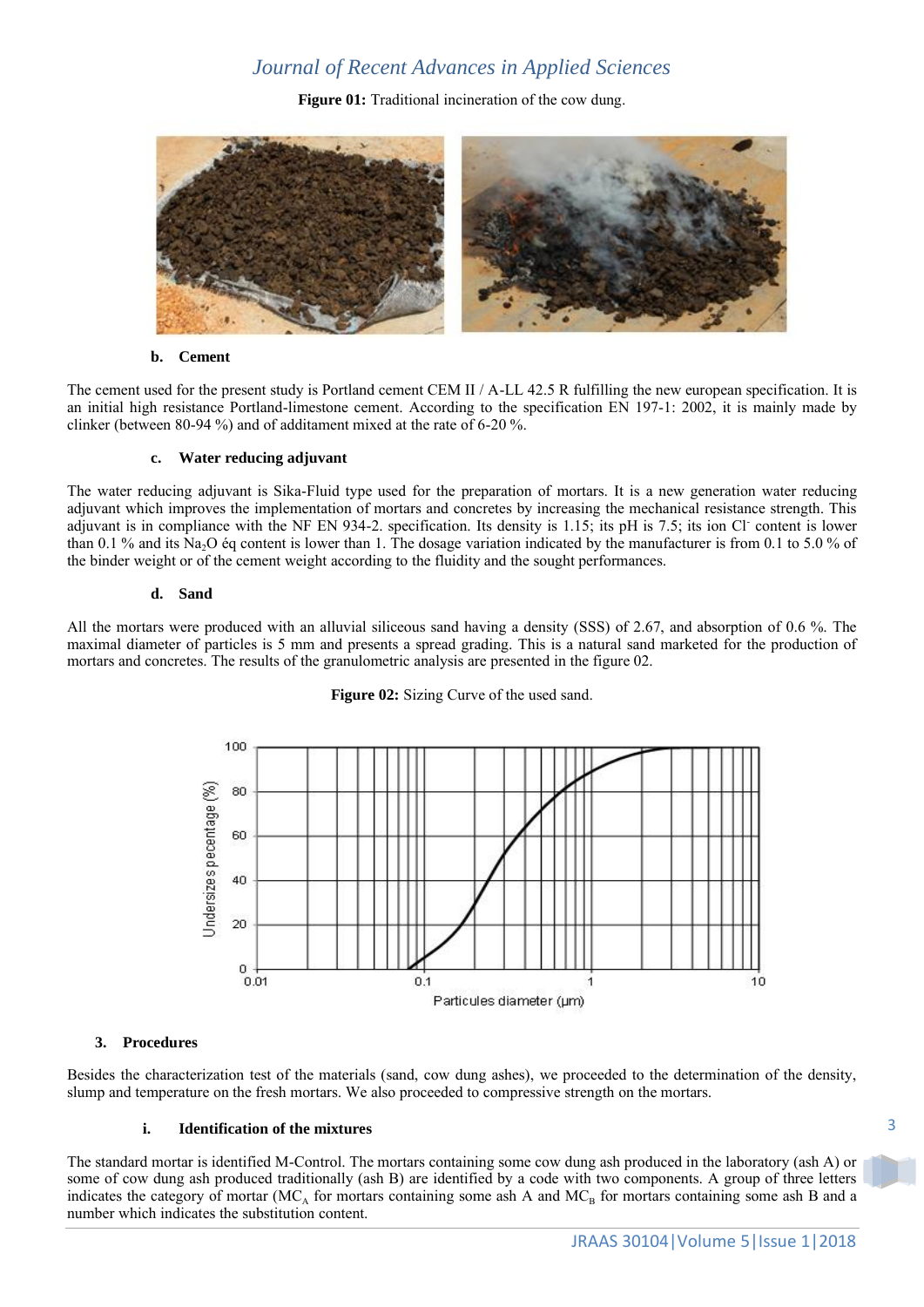**Figure 03:** Identification plan of mortars.



#### **ii. Characterization of mortars**

The compression test is carried out according to NF EN 12390-3 and NF EN 12390-5 specifications. The taken test specimens are cuboid of dimensions  $4x4x16$  cm<sup>3</sup>, in compliance with the NF EN 12390-01 specification. The compressive test are realized in 14, 28, 56 and 90 days. The density, the workability and the temperature were determined on mortars in the cool state.

## **iii. Composition and production of mortars**

The table 03 and table 04 present the composition of mortars. The indicated quantities of sand are in the saturated state dry surface (SSS). For all the mortars, the ratio water/binder is 0.5 and the ratios water/cement vary according to the ash content. The ratios water/cement are between 0.5 and 0.67. All the mortars contain 5 kg/m<sup>3</sup> of water reducing agent, that to say a dosage of 0.1 % of the total binders weight. The measured densities are between 2012 kg/m<sup>3</sup> and 2139 kg/m<sup>3</sup> with an average of 2061 kg/m<sup>3</sup>. The workability of the mortars is measured with the test in mini slump cone. The values obtained for the slump tests are between 75 mm and 95 mm. The temperatures measured on the cool mortars are between 20° and 21° Celsius. The characteristics of the mortars are in compliance with the requirements and the practice.

| <b>Mortars</b>                 |                                                                            |      |      |      |      |      |  |  |  |  |
|--------------------------------|----------------------------------------------------------------------------|------|------|------|------|------|--|--|--|--|
|                                | $MC_A20$<br>$MC_A25$<br>$MC_A10$<br>$MC_A15$<br>$MC_A-5$<br><b>Control</b> |      |      |      |      |      |  |  |  |  |
| Cement $(kg/m3)$               | 470                                                                        | 440  | 410  | 381  | 357  | 333  |  |  |  |  |
| Ash $(kg/m^3)$                 | $\overline{\phantom{0}}$                                                   | 23   | 45   | 67   | 89   | 111  |  |  |  |  |
| Total binders $\frac{kg}{m^3}$ | 470                                                                        | 463  | 455  | 448  | 446  | 444  |  |  |  |  |
| Water $(kg/m^3)$               | 237                                                                        | 232  | 228  | 224  | 223  | 221  |  |  |  |  |
| Ratio (E/C)                    | 0.5                                                                        | 0.53 | 0.56 | 0.59 | 0.62 | 0.66 |  |  |  |  |
| Sand $(kg/m^3)$                | 1426                                                                       | 1409 | 1381 | 1357 | 1354 | 1342 |  |  |  |  |
| Density $(kg/m^3)$             | 2139                                                                       | 2109 | 2069 | 2034 | 2028 | 2012 |  |  |  |  |
| Temperature $(^{\circ}C)$      | 20                                                                         | 20   | 21   | 20   | 21   | 20   |  |  |  |  |
| Slump(mm)                      | 80                                                                         | 80   | 85   | 85   | 90   | 95   |  |  |  |  |

Table 03: Composition and characteristics of ash A mortars.

**Table 04:** Composition and characteristics of ash B mortars.

| <b>Mortars</b>            |                |              |              |              |              |           |  |  |  |
|---------------------------|----------------|--------------|--------------|--------------|--------------|-----------|--|--|--|
|                           | <b>Control</b> | $MC_{R}$ -05 | $MC_{R}$ -10 | $MC_{R}$ -15 | $MC_{R}$ -20 | $MC_B-25$ |  |  |  |
| Cement $(kg/m3)$          | 470            | 442          | 414          | 380          | 358          | 336       |  |  |  |
| Ash $(kg/m^3)$            |                | 25           | 47           | 63           | 91           | 114       |  |  |  |
| Total binders $(kg/m3)$   | 470            | 467          | 461          | 443          | 449          | 450       |  |  |  |
| Water $(kg/m3)$           | 237            | 234          | 230          | 221          | 223          | 224       |  |  |  |
| Ratio $(E/C)$             | 0.50           | 0.53         | 0.56         | 0.58         | 0.62         | 0.67      |  |  |  |
| Sand $(kg/m^3)$           | 1426           | 1422         | 1379         | 1361         | 1350         | 1336      |  |  |  |
| Density $(kg/m3)$         | 2139           | 2128         | 2075         | 2030         | 2027         | 2015      |  |  |  |
| Temperature $(^{\circ}C)$ | 20             | 20           | 20           | 21           | 20           | 19        |  |  |  |
| $Slump$ (mm)              | 80             | 75           | 75           | 80           | 80           | 85        |  |  |  |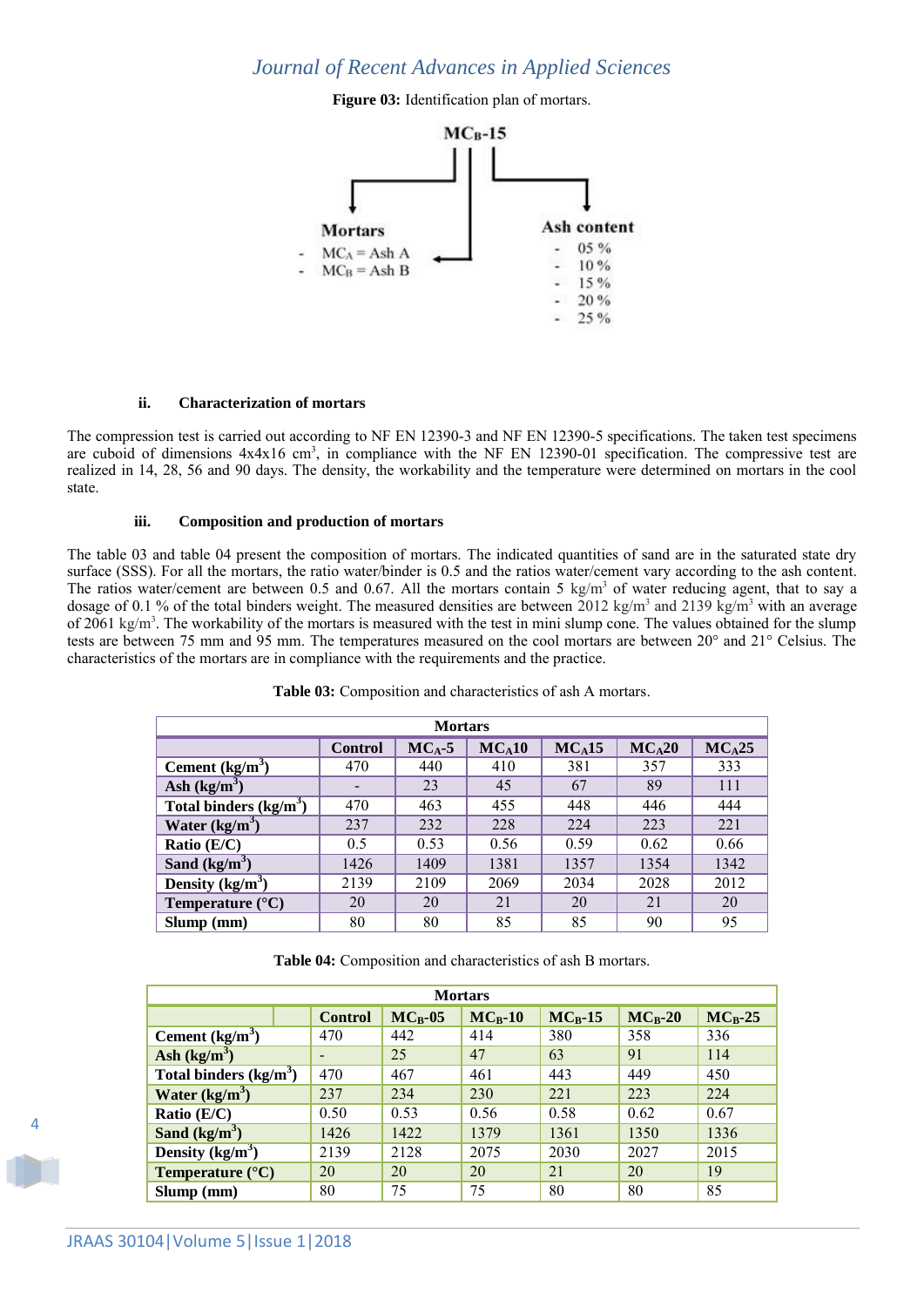### *iv. Preparation of mortars and maturing of test specimens*

All the mortars are produced in a mixer of Hobart type. The sand is firstly introduced into the mixer, then half of gauging water comes, the binder and finally the second half of the mixing water containing the water reducing agent. Each introduced material is mixed until homogenization. The made test specimens are kept in a wet environment (wrapped in some wet jute). They are placed in drying condition (50 % of relative humidity) 24 hours before being put to compressive strength test.

### **RESULTS**

The tables 05 and 06 present the results of the compressive strength tests. They indicate the values obtained on three test specimens used for each concrete, average of three tests and standard deviation between the three values. The data of the tables 05 and 06 show that the average compressive strength of all the test specimens for all the typesof mortar is 31.09 MPa with an average relative variability of  $\pm 4\%$  (1.12/31.09). The most important deviations between the test specimens are obtained with mortars  $MC_B-5$  in 56 days (1.82 MPa),  $MC_B-15$  in 28 days (1.73 MPa), and  $MC_B-25$  in 14 days (1.66 MPa) (1.66 MPa) whereas the lowest deviations between the test specimens are obtained with mortars  $MC_B-20$  in 14 days (0.62 MPa),  $MC_B-10$ in 14 days (0.65 MPa), and  $MC_B-20$  in 28 days (0.71 MPa). The average of the deviations for mortars containing ash A is 1.06 whereas one of mortars containing ash B is 1.19. Table 07 presents the pozzolanic activity ratio for both experimented ashes. It is estimated according to the ASTM C618 specification [2].

| Table 05: Mechanical characteristics of ash A mortars. |
|--------------------------------------------------------|
|                                                        |

| <b>Mortars</b>     |                              |                |                   |          |          |          |          |  |  |  |
|--------------------|------------------------------|----------------|-------------------|----------|----------|----------|----------|--|--|--|
| <b>Resistances</b> |                              | <b>Control</b> | $MC_B-5$          | $MC_R10$ | $MC_B15$ | $MC_B20$ | $MC_B25$ |  |  |  |
| 14 days            | A                            | 33.49          | 29.17             | 26.44    | 24.73    | 22.82    | 19.85    |  |  |  |
|                    | $\overline{B}$               | 31.77          | 30.26             | 25.73    | 26.37    | 23.78    | 22.16    |  |  |  |
|                    | $\mathbf C$                  | 32.86          | 28.51             | 25.15    | 25.15    | 22.61    | 20.34    |  |  |  |
|                    | Average                      | 32.71          | 29.31             | 25.63    | 25.42    | 23.07    | 20.78    |  |  |  |
|                    | Standard<br>deviation        | 0.87           | 0.88              | 0.65     | 0.85     | 0.62     | 1.22     |  |  |  |
| 28 days            | $\mathbf{A}$                 | 34.32          | 34.10             | 33.43    | 31.74    | 29.44    | 28.49    |  |  |  |
|                    | $\overline{B}$               | 37.24          | 33.65             | 31.45    | 33.23    | 30.51    | 26.88    |  |  |  |
|                    | $\overline{C}$               | 35.12          | 32.36             | 30.89    | 30.38    | 28.74    | 27.39    |  |  |  |
|                    | Average                      | 35.56          | 33.37             | 31.92    | 31.78    | 29.56    | 27.59    |  |  |  |
|                    | <b>Standard</b><br>deviation | 1.51           | 0.90              | 1.33     | 1.43     | 0.89     | 0.82     |  |  |  |
| 56 days            | A                            | 38.04          | 37.43             | 33.65    | 32.90    | 34.52    | 33.28    |  |  |  |
|                    | $\, {\bf B}$                 | 36.38          | 35.60             | 34.74    | 34.72    | 32.89    | 31.65    |  |  |  |
|                    | $\overline{C}$               | 37.13          | 35.62             | 35.56    | 35.85    | 33.97    | 31.50    |  |  |  |
|                    | Average                      | 37.18          | 36.22             | 34.65    | 34.49    | 33.79    | 32.14    |  |  |  |
|                    | Standard<br>deviation        | 0.83           | $\overline{1.05}$ | 0.96     | 1.49     | 0.83     | 0.99     |  |  |  |
| 90 days            | $\mathbf{A}$                 | 38.63          | 34.95             | 36.27    | 35.15    | 33.56    | 34.46    |  |  |  |
|                    | $\overline{B}$               | 36.77          | 37.40             | 35.22    | 36.45    | 35.78    | 33.66    |  |  |  |
|                    | $\overline{C}$               | 38.28          | 37.26             | 35.65    | 34.67    | 35.60    | 34.23    |  |  |  |
|                    | Average                      | 37.89          | 36.54             | 35.71    | 35.42    | 34.98    | 34.12    |  |  |  |
|                    | <b>Standard</b><br>deviation | 0.99           | 1.38              | 1.38     | 0.92     | 1.23     | 1.40     |  |  |  |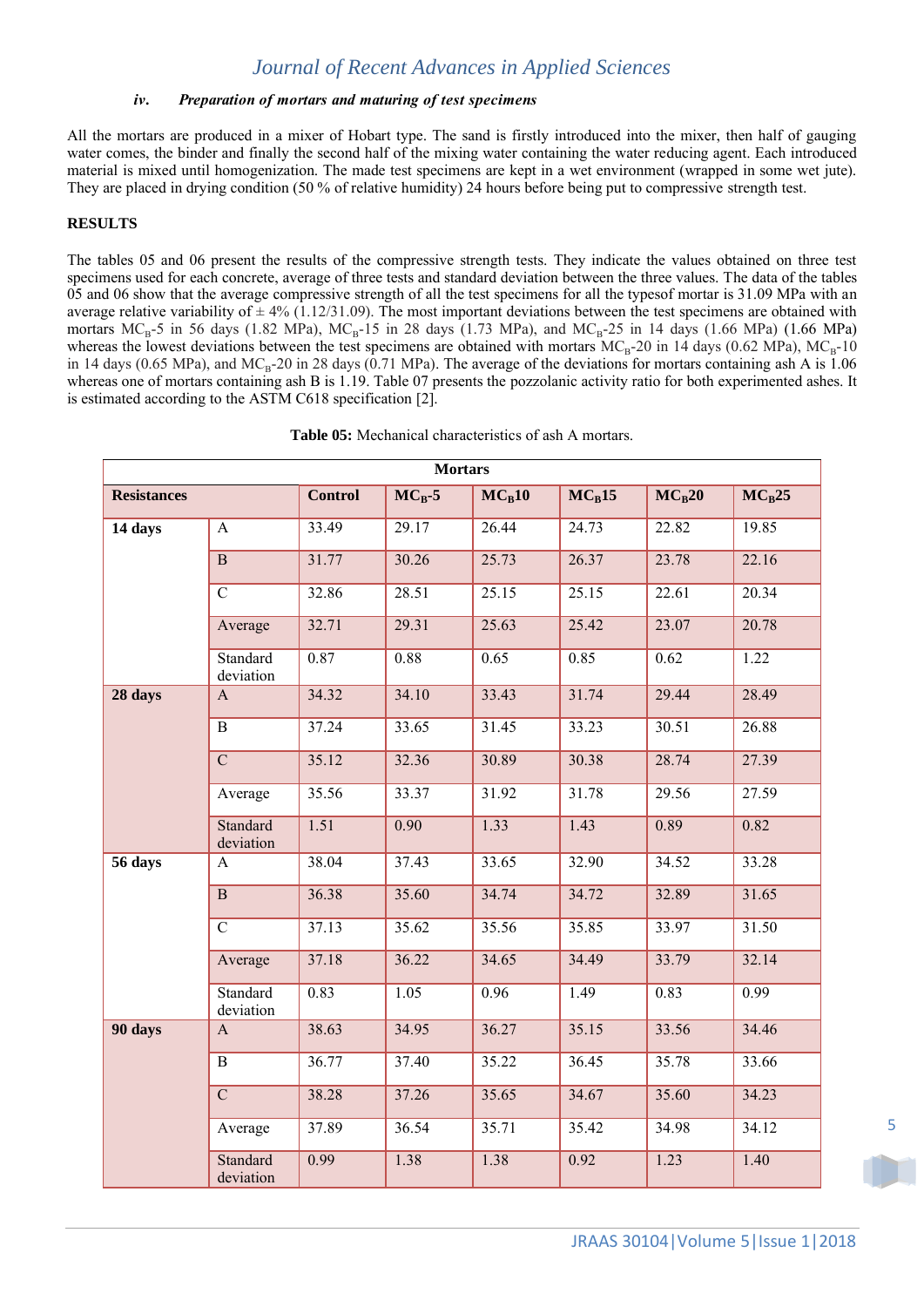| <b>Mortars</b>     |                    |                  |          |          |                    |          |          |  |  |
|--------------------|--------------------|------------------|----------|----------|--------------------|----------|----------|--|--|
| <b>Resistances</b> |                    | <b>Référence</b> | $MC_B-5$ | $MC_B10$ | MC <sub>B</sub> 15 | $MC_B20$ | $MC_B25$ |  |  |
| 14                 | $\mathsf{A}$       | 33.49            | 25.61    | 23.89    | 23.67              | 20.32    | 16.88    |  |  |
| days               | B                  | 31.77            | 27.33    | 23.82    | 20.92              | 18.94    | 19.52    |  |  |
|                    | $\overline{C}$     | 32.86            | 26.06    | 22.33    | 20.78              | 21.18    | 19.93    |  |  |
|                    | Average            | 32.71            | 26.33    | 23.35    | 22.12              | 20.15    | 18.78    |  |  |
|                    | Standard deviation | 0.87             | 0.89     | 0.88     | 1.63               | 1.13     | 1.66     |  |  |
| 28                 | $\mathsf{A}$       | 34.32            | 34.21    | 29.78    | 28.84              | 25.62    | 25.38    |  |  |
| days               | B                  | 37.24            | 32.89    | 31.22    | 25.42              | 26.29    | 24.34    |  |  |
|                    | $\overline{C}$     | 35.12            | 32.27    | 30.44    | 26.69              | 24.87    | 23.33    |  |  |
|                    | Average            | 35.56            | 33.12    | 30.48    | 26.98              | 25.59    | 24.35    |  |  |
|                    | Standard deviation | 1.51             | 0.99     | 0.72     | 1.73               | 0.71     | 1.03     |  |  |
| 56                 | A                  | 38.04            | 36.21    | 34.12    | 32.92              | 31.58    | 29.21    |  |  |
| days               | B                  | 36.38            | 37.45    | 35.87    | 30.62              | 30.12    | 27.63    |  |  |
|                    | $\overline{C}$     | 37.13            | 33.87    | 32.72    | 30.63              | 30.26    | 29.32    |  |  |
|                    | Average            | 37.18            | 35.84    | 34.24    | 31.39              | 30.65    | 28.72    |  |  |
|                    | Standard deviation | 0.83             | 1.82     | 1.58     | 1.33               | 0.81     | 0.95     |  |  |
| 90                 | $\mathbf{A}$       | 38.63            | 35.89    | 34.84    | 35.25              | 30.32    | 31.48    |  |  |
| days               | B                  | 36.77            | 37.75    | 37.23    | 32.18              | 32.22    | 29.13    |  |  |
|                    | $\overline{C}$     | 38.28            | 36.55    | 34.84    | 33.61              | 31.11    | 28.35    |  |  |
|                    | Average            | 37.89            | 36.73    | 35.64    | 33.68              | 31.22    | 29.65    |  |  |
|                    | Standard deviation | 0.99             | 0.94     | 1.38     | 1.54               | 0.95     | 1.63     |  |  |

**Table 06 :** Mechanical characteristics of ash B mortars.

**Table 07:** Pozzolanic activity ratio of both experimented ashes.

| Ashes       |      |      |      |      |      |      |      |      |      |      |
|-------------|------|------|------|------|------|------|------|------|------|------|
| <b>Days</b> | 5%   |      | 10%  |      | 15%  |      | 20%  |      | 25%  |      |
|             | A    | B    | A    | B    | A    | B    | A    | B    | A    | B    |
| 14          | 0.90 | 0.80 | 0.78 | 0.71 | 0.78 | 0.68 | 0.71 | 0.62 | 0.64 | 0.57 |
| 28          | 0.94 | 0.93 | 0.90 | 0.86 | 0.89 | 0.76 | 0.83 | 0.72 | 0.78 | 0.68 |
| 56          | 0.97 | 0.96 | 0.93 | 0.92 | 0.93 | 0.84 | 0.91 | 0.82 | 0.86 | 0.77 |
| 90          | 0.96 | 0.97 | 0.94 | 0.94 | 0.93 | 0.89 | 0.92 | 0.82 | 0.90 | 0.78 |

### **DISCUSSION**

## **1) Pozzolanic activity ratio of ashes**

Figure 04 presents the values of the compressive strength in 14 days, 28 days, 56 days and 90 days of the standard mortar (Control),  $MC_A-25$  (mortar containing 25 % of ash of A) and  $MC_B-25$  (mortar containing 25 % of ash B). The figure 05 present the pozzolanic activity ratio of each of the mortars of both series (ash A mortars and ash B mortars) for a substitution in 25%.

The activity ratio is the parameter by which is quantitatively estimated the degree of reaction in the time or the rate of reaction between a pozzolanic material and the  $Ca(OH)_2$  in the presence of water [2]. The ASTM C618 specification, considers a material as pozzolanic if it fills two conditions. Its chemical composition will have to verify the condition  $Al_2O_3 + SiO_2 +$  $Fe<sub>2</sub>O<sub>3</sub> > 70%$  and its pozzolanic activity ratio (*i*) in 28 days superior to 0.67 for a substitution rate of 25%. The chemical composition of both types of cow dung ash (tables 01 and 02) indicates that the ash produced in laboratory contains 75.34% of alumina  $Al_2O_3$ , oxide of silica  $SiO_2$  and iron oxide Fe<sub>2</sub>O<sub>3</sub>. That produces by craftsmen contains 71.70 % of alumina  $Al_2O_3$ , some oxide of silica  $SiO_2$  and some oxide of iron  $Fe_2O_3$ . The analysis of data of the table 08 and the figures 04 and 05 shows that the pozzolanic activity ratio (*i*) in 28 days of the ash A is 0.78 and the one of the ash B (ash produced traditionally) is 0.68 for a substitution rate of 25 %. This result confirms the previous studies on the pozzolanic character of the cow dung ash [3]. From 14 to 90 days, the pozzolanic activity ratio of both ashes increases with the enhancement of the age of mortars and tends to 1.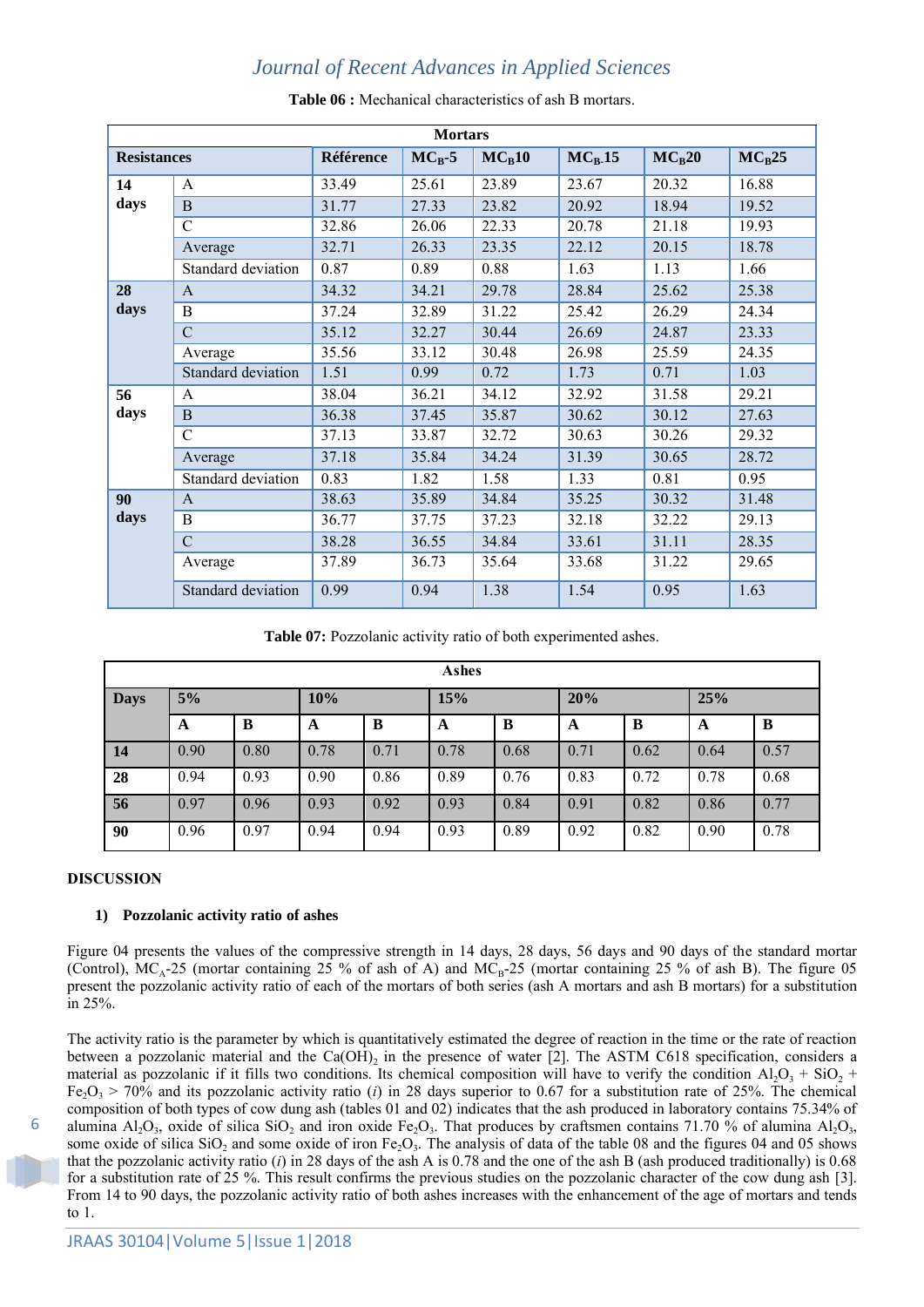**Figure 04:** Compressive strength in 28 days, the reference mortar as well as those of the mortars containing 25 % of ash A and 25 % of ash B.



**Figure 05:** Pozzolanic activity ratio of mortars containing 25 % of ash A and 25 % of ash B at different ages.



The pozzolanic activity ratio of the ash A is relatively higher than ash B one at all the ages. Both experimented ashes are stemming from combustion of the cow dung both, rich in silica containing more a content in  $Al_2O_3 + SiO_2 + Fe_2O_3$  superior to 70 %. Both ashes present both a pozzolanic activity ratio superior to 0.67 for a substitution rate of 25 %. According to the ASTM C618 specification, the ash produced in laboratory like the one traditionally produced one can both be considered like pozzolanic materials. Those two materials mixed with cement contribute to the hardened concrete properties by hydraulic action or pozzolanic or both at the same time [14, 13].

The pozzolanic activity ratio of the ash A (ash produced in laboratory) is higher than the ash B one (ash produced traditionally). The contents in Silica, in Alumina, iron and in Calcium are superior to the minimal requirements. The chemical composition explains the reactivity observed for both ashes. The contents in Silica, in Alumina, iron and in Calcium higher at the level of the ash A are at the origin of the performances relatively better when we compare it to those of the ash B, [6]. The ash A is produced in laboratory condition with constant calcination temperature (550°C). The traditional production was not able to offer a temperature so high as well as a constancy in the process of incineration. The conditions of the ash A production (constant temperature of 550°C) favoured a little more the pozzolanic character of the ash comparatively with the ash B. The low content in alkalis will eliminate the reaction alkali-aggregates in mortars and concrete. We can conclude that it is about two clean ashes which can be used in the mortars preparation and concretes [14].

### **2) Resistance in compression of mortars**

The figure 06 presents the compressive strengths of mortars containing 5, 10, 15, 20 and 25% of ash A. The figure 07 presents the compressive strengths in 90 days for the same mortars. The tables 06 and 07 show that the compressive strengths in 28 days and in 90 days some mortars produced with the ash A (ash produced in laboratory) are systematically higher than the resistances observed on mortars produced with the ash B (ash produced traditionally). The values of the compressive strengths for the mortars produced with the binder containing some ash B are relatively lower than those obtained with mortars containing some ash A. For the same ash contents, the ash A gave values of compressive strength systematically higher and that for all the produced mortars.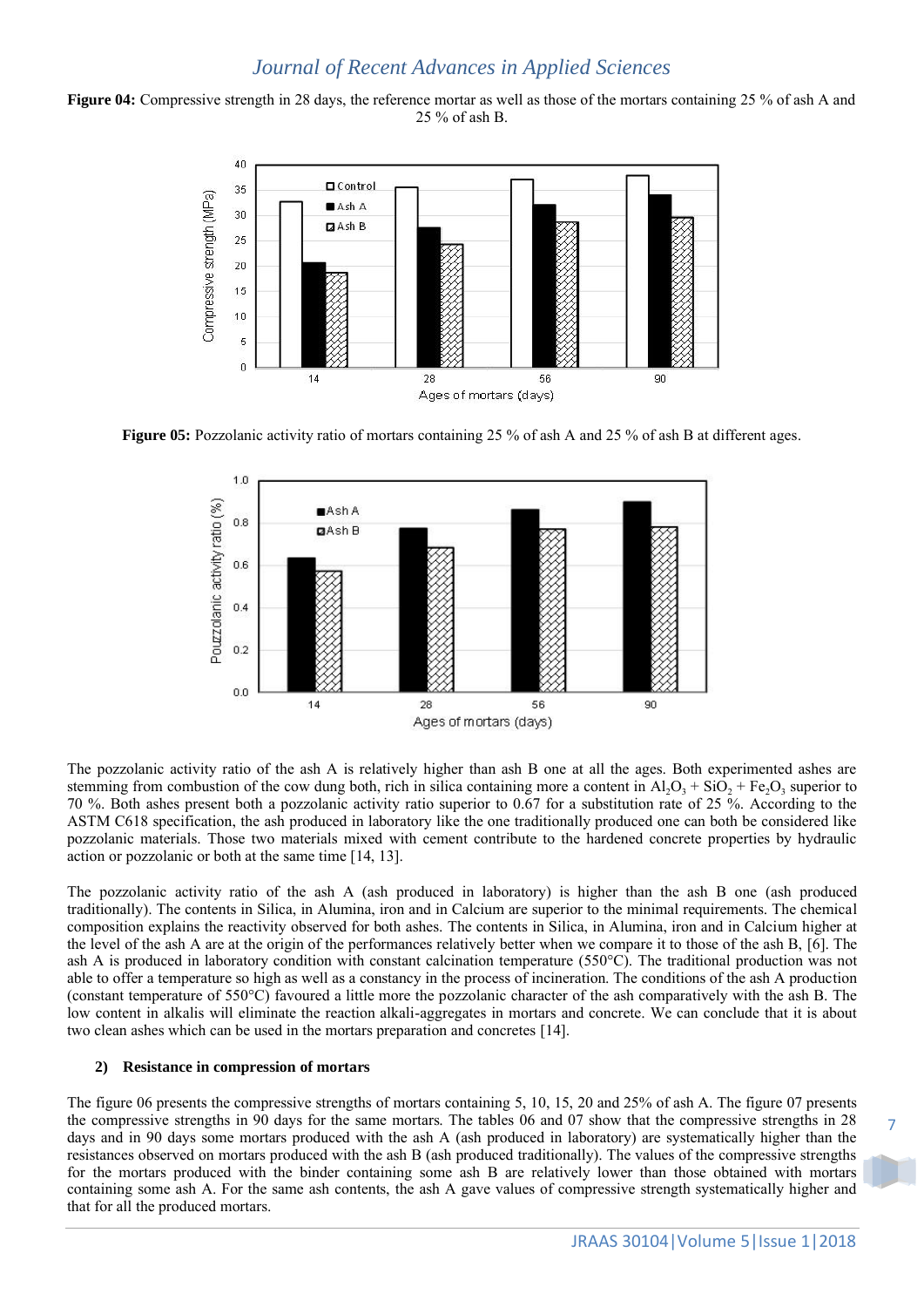The analysis of data of tables 05 and 06 as well as curves of figures 08 to 11 shows clearly and in systematic way that the compressive strengths of mortars containing some ash A (ash produced in laboratory) are superior to those of mortars containing some ash B. The best performance of the ash A confirms the results obtained during the evaluation of the pozzolanic activity ratio of both ashes [11, 10]. Indeed, the pozzolanic activity ratio of ash A is superior to the one of the ash B. The conditions of production of the ash A (constant temperature of 550°C) which favoured a pozzolanic activity ratio relatively high of the ash A also favored a better development of the compressive strength comparatively with the ash B [7].



**Figure 06:** Compressive strength in 28 days of mortars containing some ash A and B.

**Figure 07:** Compressive strength in 90 days of mortars containing some ash A and B.



The figures 08 and 09 respectively present evolution of the compressive strength of mortars containing some ash A as well as those containing some ash B according to the age (14, 28, 56 and 90 days). The curves of figures 08 and 09 also show that for all the mortars, the compressive strength increases with the age of the mortar. Globally, the compressive strength increasing is similar for all the mortars between 0 day and 14 days. From 14 days to 90 days, the compressive strength increasing is relatively higher for mortars containing some ash when we compare them with the reference mortar. The deviations between the compressive strength of the reference mortar and those containing some ash A are respectively 4.29 MPa in 14 days, 2.80 MPa in 28 days, 1.78 MPa in 56 days and 1.31 MPa in 90 days. For mortars containing some ash B, the deviations are 5.07 MPa in 14 days, 4.45 MPa in 28 days, 3.27 MPa in 56 days and 3.22 MPa in 90 days. Those curves also show that for all the mortars, the use of both ashes (ash produced in laboratory like the ash produced traditionally) globally contributed to a development of the compressive strength as mortars evolve in age.

In a cement grout, the consequent pozzolanic effect in the presence of the ash begin to show itself from the liberation of the calcium and alkalis ions during the hydration of the cement. However, the big part of this effect responsible for the development of the resistance occurs after several days of hydration. It is obvious that the resistance at young age (0 in 14 days) is more or less proportional to the quantity of present cement. The pozzolanic effect happens later. The development of resistances in cement womb containing a additional mineral is thus slow. The long-term resistances amount to or exceed sometimes those of Portland cement without addition agents, when the quantity of addition agent is well optimized. This increase of resistances is due to the refining of pores and grains as well as to the increase of the quantity of silicate of calcium hydrated (C-S-H). The significant development of the compressive strengths of mortars containing some ash (ash A and ash B) is sign of a refining of pores and grains as well as of an increase of the quantity of C-S-H [6].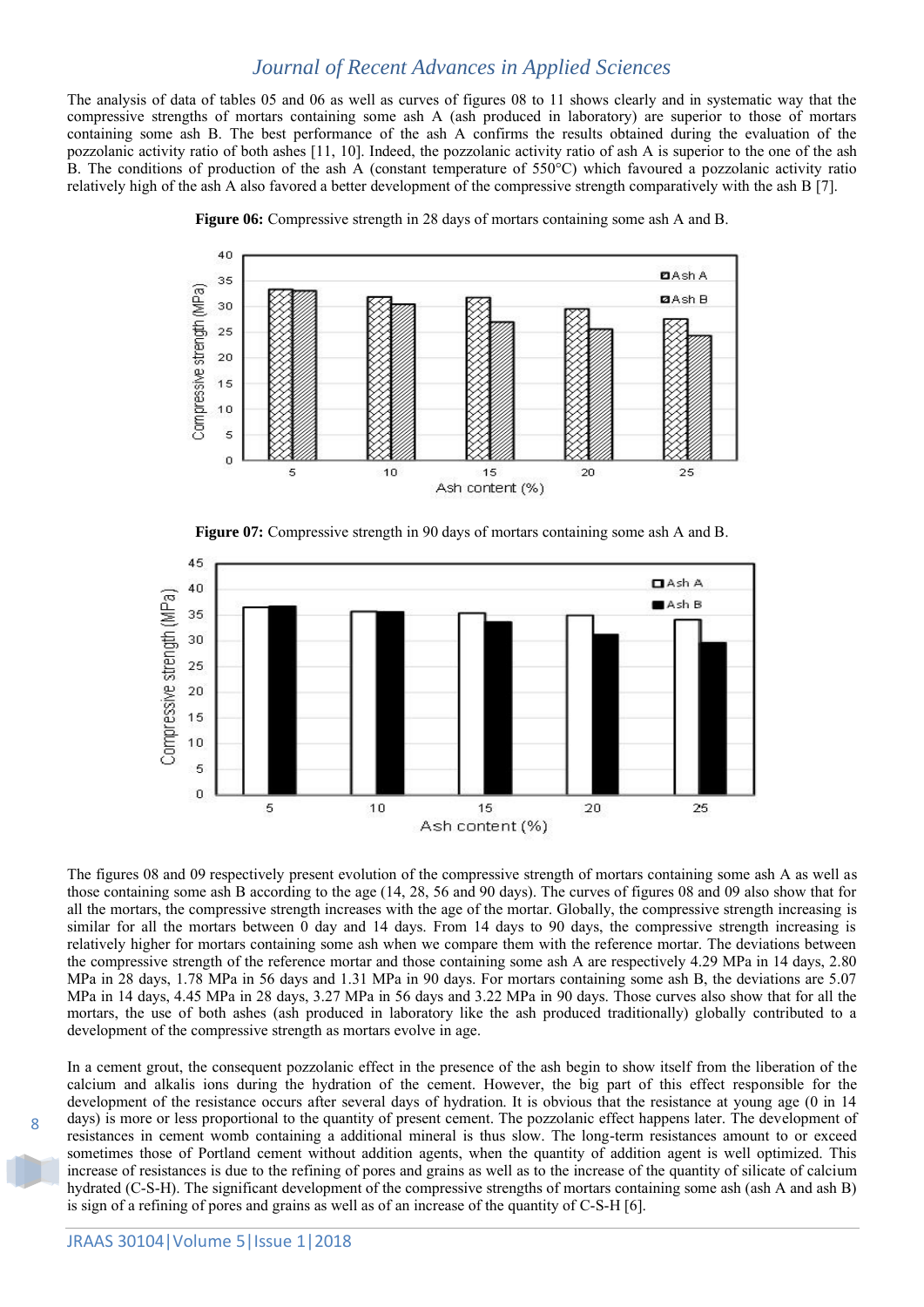**Figure 08:** Compressive strength at different ages of mortars containing some ash A



**Figure 09:** Compressive strength at different ages of mortars containing some ash B



The figures 10 and 11 indicate evolution of the compressive strength according to the ash content for the different ages of mortars and for both experimented ashes. It is necessary to note globally that for the different ages of mortars and for both experimented ashes, the compressive strength decreases with the increase of the ash content. From 5 % to 15 % of substitution, the compressive strength decrease is relatively lower when we compare it with the decrease observed between 15 % and 25 % of substitution for both types of ashes. The same figures indicate a systematic improvement of deviations bound with the increase of ash content, when mortars get older. This effect is observed on both experimented ashes. The effect is more significant about the mortars containing some ash A than the one containing some ash B.



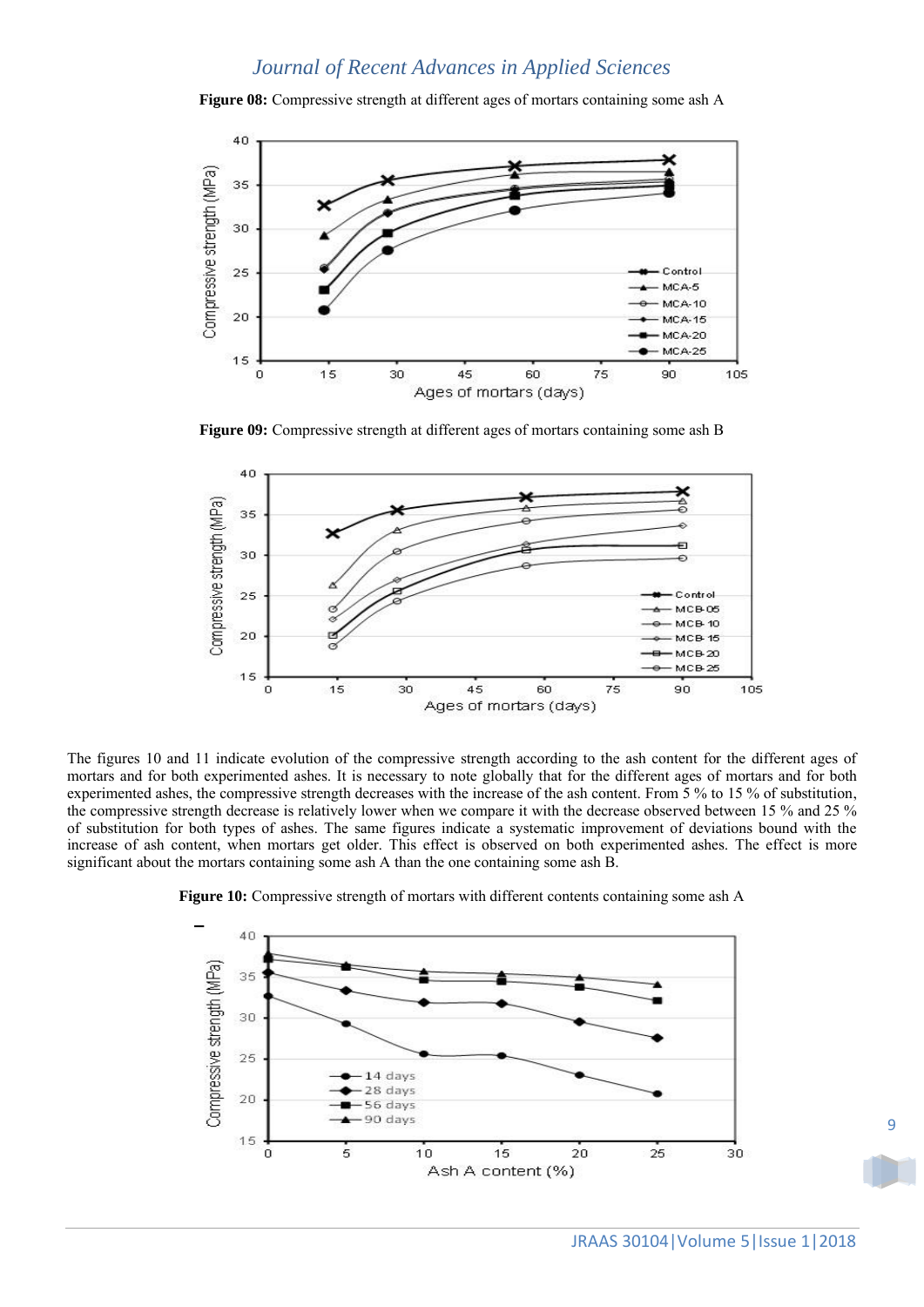**Figure 11:** Compressive strength of mortars with different contents containing some ash B



Globally, mortars containing small proportion of ash A (5% and 10%) developed resistances equivalent to the one of the reference concrete in 28 days and 90 days of age. The mortars containing some ash B in the same proportions and for the same ages developed resistances relatively lesser. About the mortars containing higher contents ash (between 15% and 25%), the resistances are significantly lower at all the ages. The development of the resistance, particularly at young age is consequent to the quantity of cement present in the cement womb, it is normal that the evolution of the ash content decreases globally. In reality, the increase of the air content amounts to a decrease of the quantity of cement and consequently to a decrease of silicates of calcium hydrated in the hardened cement grout (at young age). In the medium term (between 28 and 90 days), the cement wombs containing some small (less than 15%) proportion of addition agent present resistances equivalent to those of the mortars having the same characteristics of formulation (ratio E/C and binder content) [12, 9]. For high ash contents (between 15% and 25%), the beneficial effect of the pozzolanic reaction on the development of hydrated silicates of calcium is not considerable in the point to compensate for the effect of the decrease of the quantity of cement present in the hardened cement grout [12, 9]. It would not thus be recommended, the use of the high contents as well some ash produced in laboratory as the one produced traditionally.

#### **CONCLUSION**

The cow dung ashes are materials stemming from the dejection incineration of the ruminants with hollow horns. They can be produced in laboratory conditions or traditionally. As they are traditionally produced traditionally or in laboratory, the cow dung ashes present interesting pozzolanic properties. The chemical composition and the pozzolanic activity ratio show that the cow dung ashes are pozzolanic materials which can be used in mortars and concretes as mineral additions.

The chemical composition of the cow dung ash produced in laboratory indicates that the contents in Silica, in Alumina, in iron and in Calcium are higher than the ash traditionally produced. The pozzolanic activity ratio of ash produced in laboratory is higher ash traditionally produced. The ash produced in laboratory seems better than the ash traditionally produced when it is a question of using them as mineral additions.

The compressive strength of mortars containing ash produced in laboratory are relatively higher than those of the mortars containing ash produced traditionally. For both ashes the increase of the ash content decreases the compressive strength. The use of both ashes globally contributed to a development of the compressive strength as mortars evolve in ages. The mortars containing 5% and 10% of ash produced in laboratory have compressive strengths in 28 days equivalent to the one of the reference mortar. For the ash contents exceeding 10% (between 15% and 25%), the resistances are significantly lower at all the ages.

#### **REFERENCES**

- [1] Aïtcin, P.-C. : Bétons à haute performance, Eyrolles, 2001, p. 683
- [2] ASTM C618 : Specification for Coal Fly Ash and Raw or Calcined Natural Pozzolan for Use in Concrete
- [3] Duna Samson, Omoniyi Tope Moses : Investigating the Pozzolanic Potentials of Cow dung Ash in Cement Paste and Mortars. Civil and Environmental Research. 2014, Vol.6, No.8, ISSN 2224-5790 (Paper) ISSN 2225-0514 (Online).PP 110-117.
- [4] Gagné R. «*Cours de durabilité et Réparation des bétons*» GCI 714, Chapitre 2- Université de Sherbrooke, 2010, 32p Canada .
- [5] Houéhanou E., Gbaguidi-Aisse G., Tankpinou-Kiki Y., Djossou A., Houngan A., and Degan G. : Influence of the use of the dung of cow on the compressive strength of mortars of bar ground, Building and reconstruction, Scientific and Technical Journal, 2017, September-October, N°5 (73)
- [6] Nevillle, A., M.: Proprietes des betons Eyrolles, ISBN 2-212- 01320-5, 2000, p. 824
- [7] Milligo, Y., Aubert, J. E., Séré, A. D. , Fabbri, A. and Morel, J. C. : Earth blocks stabilized by cow-dung. Materials and Structures, 2016, volume 49 (11): 4583–4594.
- [8] Lemoine F.: 1998, La bouse de vache: folklore et traditions, thèse vétérinaire, ENVT.
- [9] Omoniyi T., Duna S., Mohammed A.: Compressive strength Characteristic of Cowdung Ash blended cement Concrete. International Journal of Scientific & Engineering Research, 2014, Volume 5, Issue 7, ISSN 2229-5518 PP 770-776
- [10] Ojedokun O. Y., Adeniran A. A., Raheem1 S. B. and Aderinto S. J., : () Cow Dung Ash (CDA) as Partial Replacement of Cementing Material in the Production of Concrete. British Journal of Applied Science & Technology 4(24): 2014, 3445-3454,